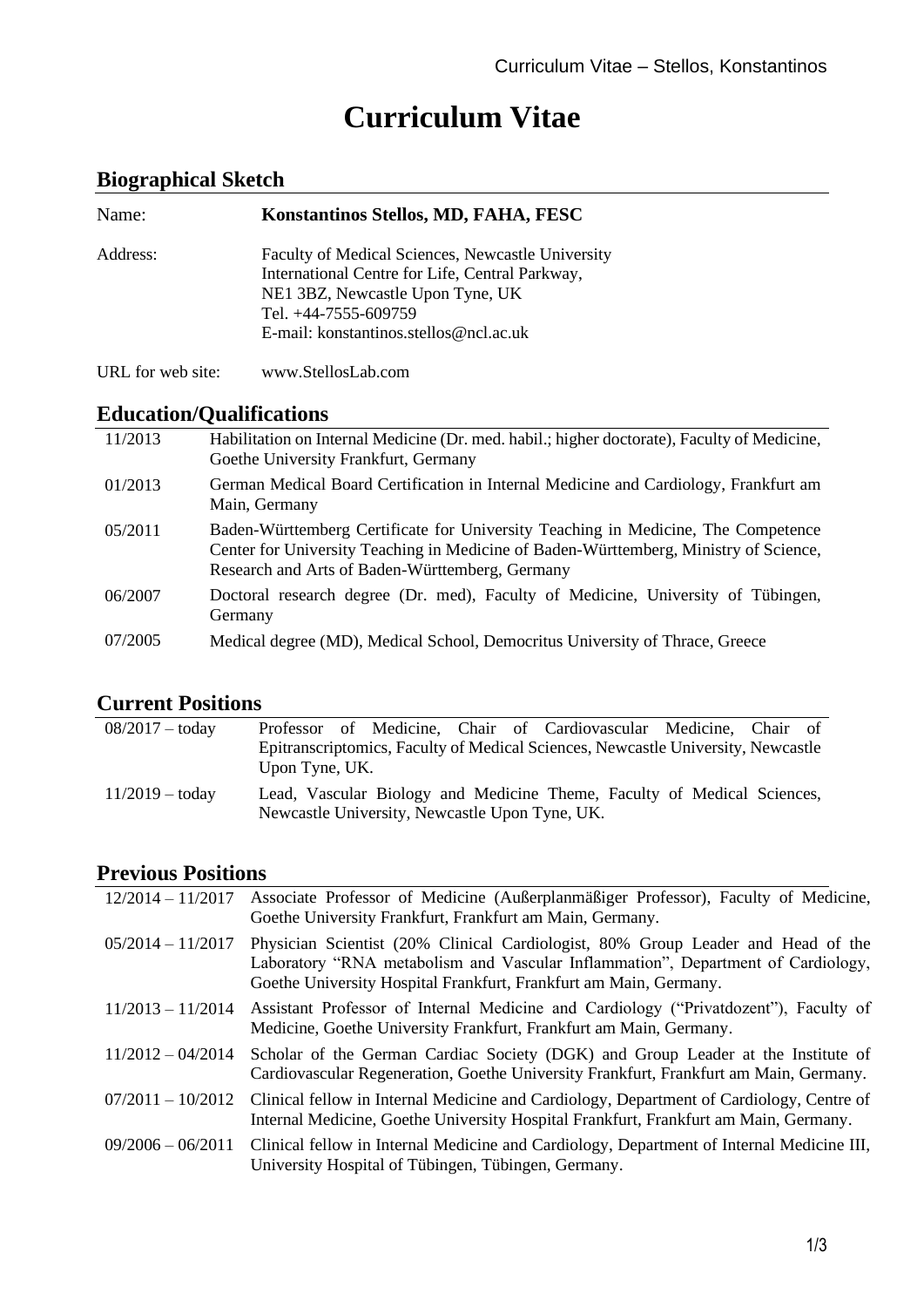#### **Honours and Awards**

|      | <b>Honours and Awards</b>                                                                                                                  |
|------|--------------------------------------------------------------------------------------------------------------------------------------------|
| 2020 | European Society of Cardiology (ESC) Outstanding Achievement Award                                                                         |
| 2018 | European Research Council (ERC) Starting Grant (1.5M EUR)                                                                                  |
| 2018 | Editorial Board member of the journal Cardiovascular Research (2018 – today)                                                               |
| 2017 | Assistant Editor of the AHA journal Circulation: Genomic and Precision Medicine (2017 - today)                                             |
| 2017 | German Cardiac Society (DGK) Oskar-Lapp Research Prize 2017                                                                                |
| 2016 | Fellow of the European Society of Cardiology (FESC)                                                                                        |
| 2015 | American Heart Association (AHA) Young Investigator Award Winner, Council on Functional<br>Genomics and Translational Biology              |
| 2014 | American Heart Association (AHA) Early Career Investigator Award Finalist, Council on<br>Arteriosclerosis, Thrombosis and Vascular Biology |
| 2014 | German Cardiac Society (DGK) Inge-Edler Research Scholarship                                                                               |
| 2014 | Fellow of the American Heart Association (FAHA)                                                                                            |
| 2014 | German Heart Foundation (DHS) Wilhelm P. Winterstein-Award 2014                                                                            |
| 2014 | German Cardiac Society (DGK) Hans Blömer-Young Investigator Award for Clinical Cardiology<br>Finalist                                      |
| 2014 | Else-Kröner Memorial Scholarship provided by the Else Kröner-Fresenius Foundation (200K)<br>EUR).                                          |
| 2012 | German Cardiac Society (DGK) Research Scholarship (75K EUR)                                                                                |
| 2010 | Ewald und Karin Hochbaum Foundation Award awarded by the Medical Faculty of the University<br>of Tübingen, Germany                         |
| 2010 | European Society of Cardiology (ESC), Council for Basic Cardiovascular Science First Contact<br><b>Initiative Grant</b>                    |
| 2008 | German-Romanian Academy of Sciences & German Society of Internal Medicine Paul-<br>Schölmerich Award for Internal Medicine                 |
| 2008 | German Cardiac Society (DGK) Hans Blömer-Young Investigator Award for Clinical Cardiology<br>Finalist                                      |
| 2008 | Carl-Liebermeister-Award of the Medical Faculty and the Interdisciplinary Centre for Clinical<br>Research of the University of Tübingen    |
| 2007 | University of Tübingen doctoral research thesis graded with "Summa Cum Laude"                                                              |

# **Current Research Support**

| $06/2018 - 5/2023$ | PI of a 5-year ERC Starting Grant on "Endothelial RNA modifications in vascular<br>homeostasis and disease (MODVASC)" awarded by European Research Council<br>(ERC). Budget: 1.5M EUR         |
|--------------------|-----------------------------------------------------------------------------------------------------------------------------------------------------------------------------------------------|
|                    | $01/2018 - 12/2021$ PI of a 4-year project grant on "The function of ADAR1 in vascular growth and<br>homeostasis" awarded by the German Research Foundation (DFG). Budget: 528K<br><b>EUR</b> |

## **Bibliometric Analysis** (14/10/2020)

**Total publications: 147** / Original: 110 / Review: 26 / Editorials: 11

*h***-index**: **48** (source: Scholar Google)

**Citations**: **7,034** (source: Scholar Google)